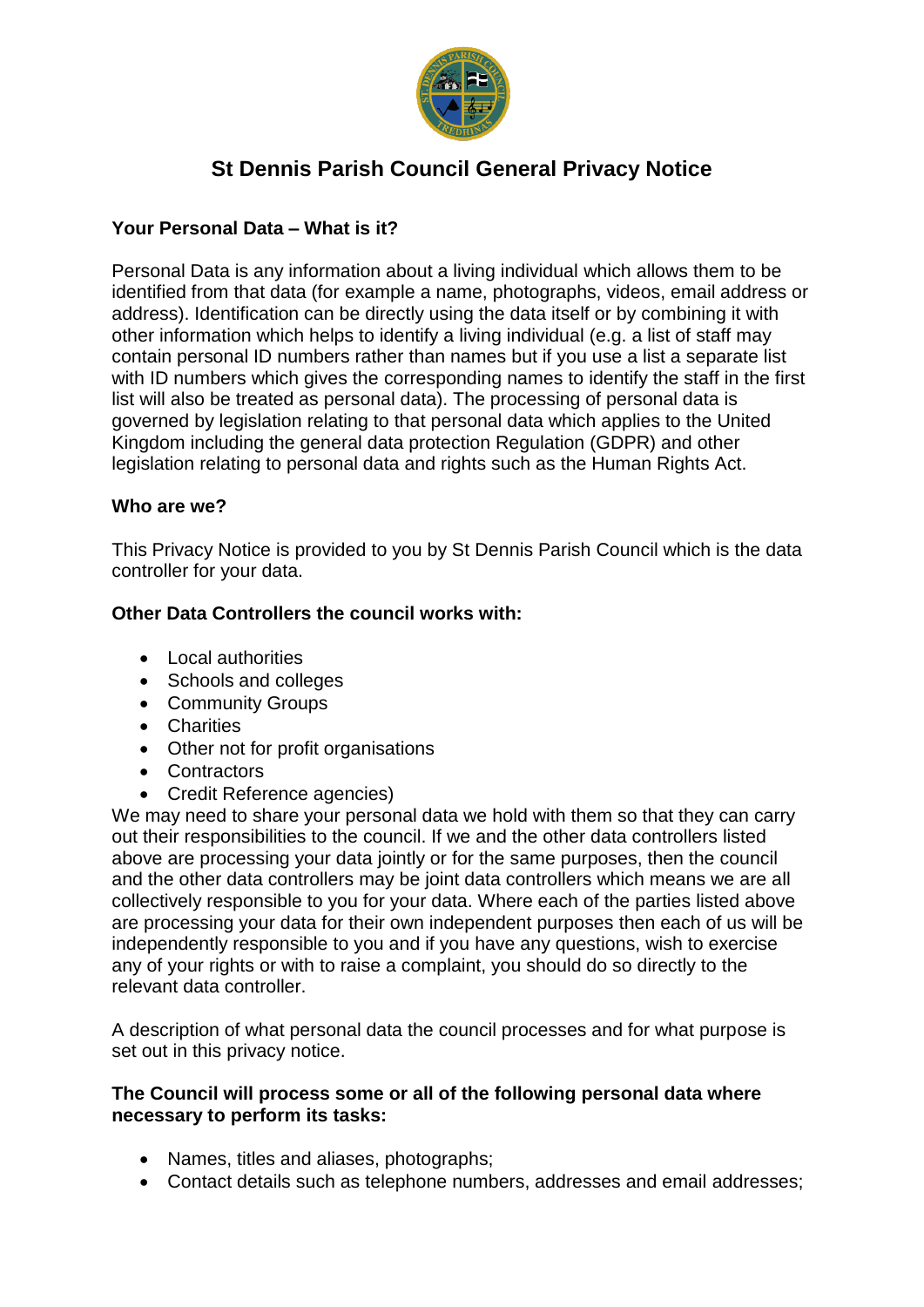- Where they are relevant to the service provided by a council, or where you provide hem to us, we may process information such as gender, age, marital status, nationality, education/work history, academic/professional qualifications, hobbies, family composition and dependants;
- Where you pay for activities or a service, financial identifiers such as bank account numbers, payment card numbers, payment/transaction identifiers, policy numbers and claim numbers;
- The personal data we process may include sensitive or other special categories of personal data such as criminal convictions, racial or ethnic origin, mental and physical health, details of injuries, medication/treatment received, political beliefs, trade union affiliation, genetic data, biometric data, data concerning sexual life or orientation.

# **How we use sensitive personal data**

- We may process sensitive personal data including, as appropriate:
	- Information about your physical or mental health or condition order to monitor sick leave and take decisions on your fitness to work;
	- Your racial or ethnic origin or religious or similar information in order to monitor compliance with equal opportunities legislation;
	- In order to comply with legal requirements and obligations to third parties;
- These types of data are described in the GDPR as special categories of data and require higher levels of protection. We need to have further justification for collecting, storing and using this type of personal data.
- We may process special categories of personal data in the following circumstances
	- In limited circumstances, with your explicit consent.
	- Where we need to carry out our legal obligations.
	- Where it is needed in the public interest.
- Less commonly, we may process this type of personal data where it is needed in relation to legal claims or where it is needed to protect your interests (or someone else's interests) and you are not capable of giving consent, or where you have already made the information public.

#### **Do we need your consent to process your sensitive personal data?**

• In limited circumstances we may approach you for your written consent to allow us to process certain sensitive personal data. If we do so, we will provide you with full details of the personal data that we would like and the reason we need it, so that you can carefully consider whether you wish to consent.

## **The Council will comply with the data protection law. This says the personal data we hold about you must be:**

- Used lawfully, fairly and in a transparent way.
- Collected only for valid purposes that we have clearly explained to you and not used in any way that is not incompatible with those purposes.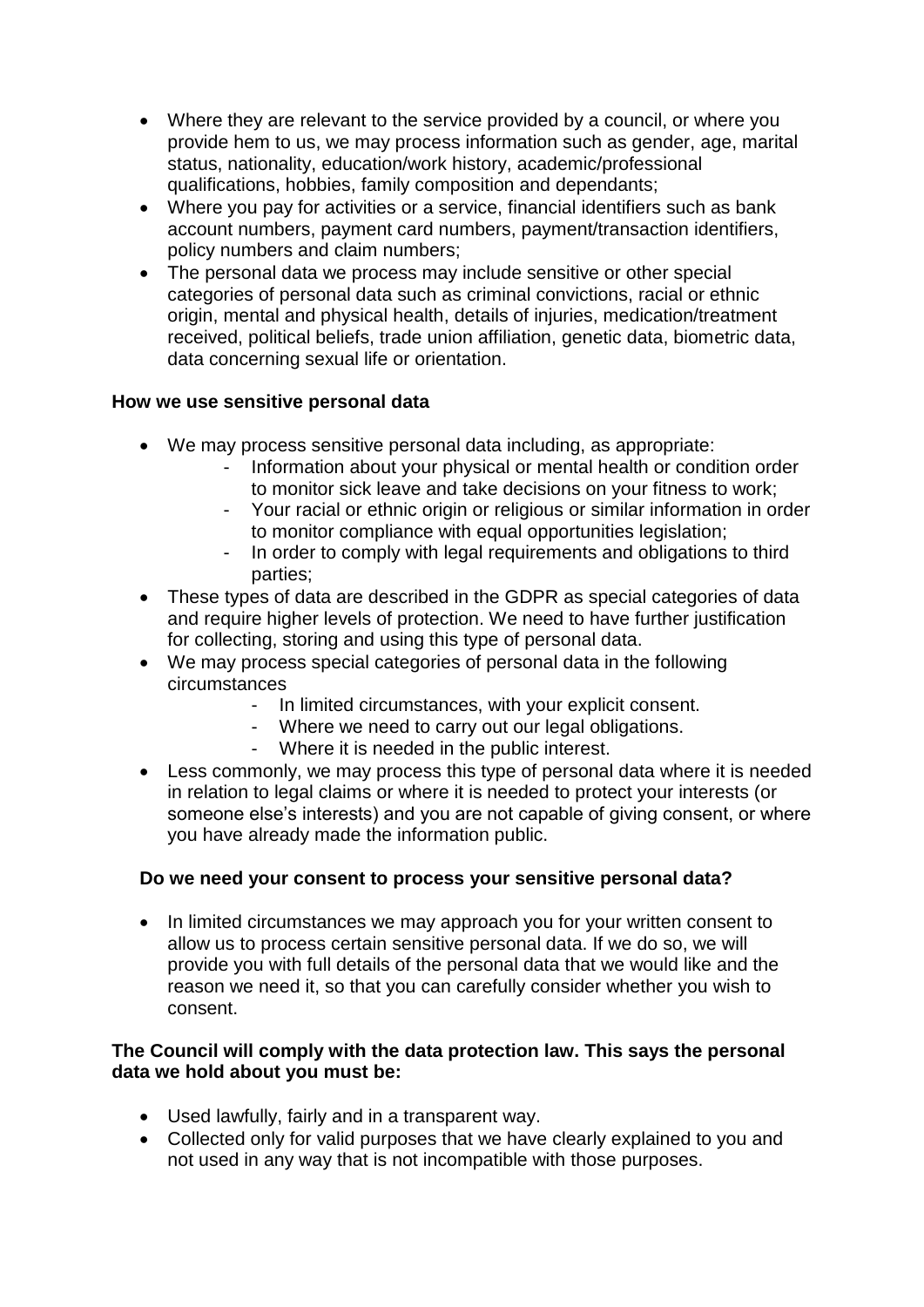- Relevant to the purpose that we have told you about and limited only to those purposes.
- Accurate and kept up to date
- Kept as long as necessary for the purpose we have told you about.
- Kept and destroyed securely including ensuring that appropriate technical and security measures are in place to protect your personal data from loss, misuse, unauthorised access and disclosure.

## **We use personal data for some or all of the following purposes:**

- To deliver public services including to understand your needs to provide the service that you request and to understand what we can do for you and inform you of other relevant services:
- To confirm your identity to provide some services;
- To contact you by post, email, telephone or using social media.
- To help us build a picture of how we are performing;
- To prevent and detect fraud and corruption in the use of public funds and where necessary for law enforcement functions.
- To enable us to meet all legal and statutory obligations and powers including any delegated functions;
- To carry out comprehensive safeguarding procedures (including due diligence and complaints handling) in accordance with best safeguarding practice from time to time with the aim of ensuring that all children and adults-at-risk re provided with safe environments and generally as necessary to protect individuals from harm or injury;
- To promote the interests of the council;
- To maintain our own accounts and records;
- To seek your views, opinions or comments;
- To notify you of changes to our facilities, services, events and staff, councillors and other role holders;
- To send you communications which you have requested and that may be of interest to you. These may include information about campaigns, appeals, other new projects or initiatives;
- To process relevant financial transactions including grants and payments for goods and services supplied to the council.
- To allow the statistical analysis so we can plan provision of services.

Our processing may also include the use of CCTV systems for the prevention and prosecution of crime.

# **How long will we keep personal data?**

We will keep some records permanently if we are legally required to do so. We may keep some other records for an extended period of time. For example, it is currently best practice to keep records for a minimum of 8 years to support HMRC audits of provide tax information. We may have legal obligations to retain some data in connection with statutory obligations as a public authority. The council is permitted to retain data in order to defend or pursue claims. In some cases, the law imposes a time limit for such claims (for example 3 years for personal injury claims and 6 years for contract claims). We will retain some personal data for this purpose as long as we believe it is necessary to be able to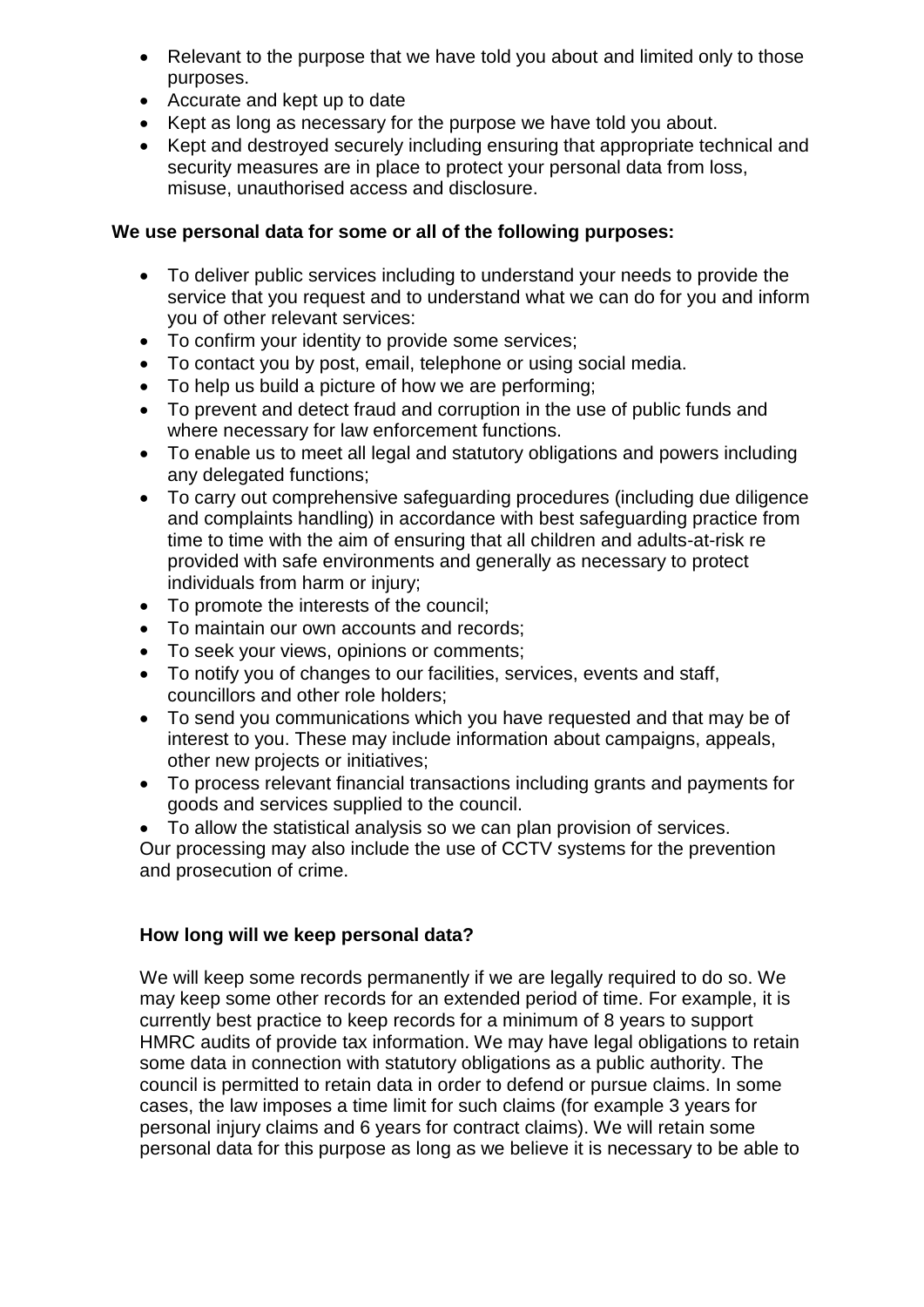defend or pursue a claim. In general, we will endeavour to keep data only for as long as we need it. This means that we will delete it when it is no longer needed.

# **Your rights and your personal data**

You have the following rights with respect to your personal data:

When exercising any of the rights listed below, in order to process your request, we may need to verify your identity for your security. In such cases we will need you to respond with proof of your identity before you can exercise these rights.

## 1) **The right to access personal data we hold on you**

- At any point you can contact us to request the personal data we hold on you as well as why we have that personal data, who has access to the personal data and where we obtained the personal data from. Once we have received your request we will respond within one month.
- There are no fees or charges for the first request but additional requests for the same personal data or requests that are manifestly unfounded or excessive may be subject to an administrative fee.
- **2) The right to correct and update the personal data we hold on you**
	- If the data we hold on you is out of date, incomplete or incorrect, you can inform us and your data will be updated.
- 3) **The right to have your personal data erased**
	- If you feel that we should no longer be using your personal data or that we are unlawfully using your personal data, you can request that we erase the personal data we hold.
	- When we receive your request, we will confirm whether the personal data s been deleted or the reason why it cannot be deleted for example we need it to comply with a legal obligation).
- 4) **The right to object to processing of your personal data or to restrict it to certain purposes only**
	- You have the right to request that we stop processing your personal data or ask us to restrict processing. Upon receiving the request, we will contact you and let you know if we are able to comply or if we have a legal obligation to continue to process your data.
- 5) **The right to data portability**
	- You have the right to request that we transfer some of your data to another controller. We will comply with your request, where is feasible so, within one month of receiving your request.
- 6) **The right to withdraw your consent to the processing at any time for any processing of data to which consent was obtained.**
	- You can withdraw your consent easily by telephone, email or by post (see contact details below).
- 7) **The right to lodge a complaint with the information Commissioners Office.**
	- You can contact the information commissioner's office on 0303 123 1113 or via emailhttps://ico.orgbal/ntactusmail/at the Information Commissioner's Office, Wycliffe House, Water Lane, Wilmslow, SK9 5AF.

# **Transfer of data abroad**